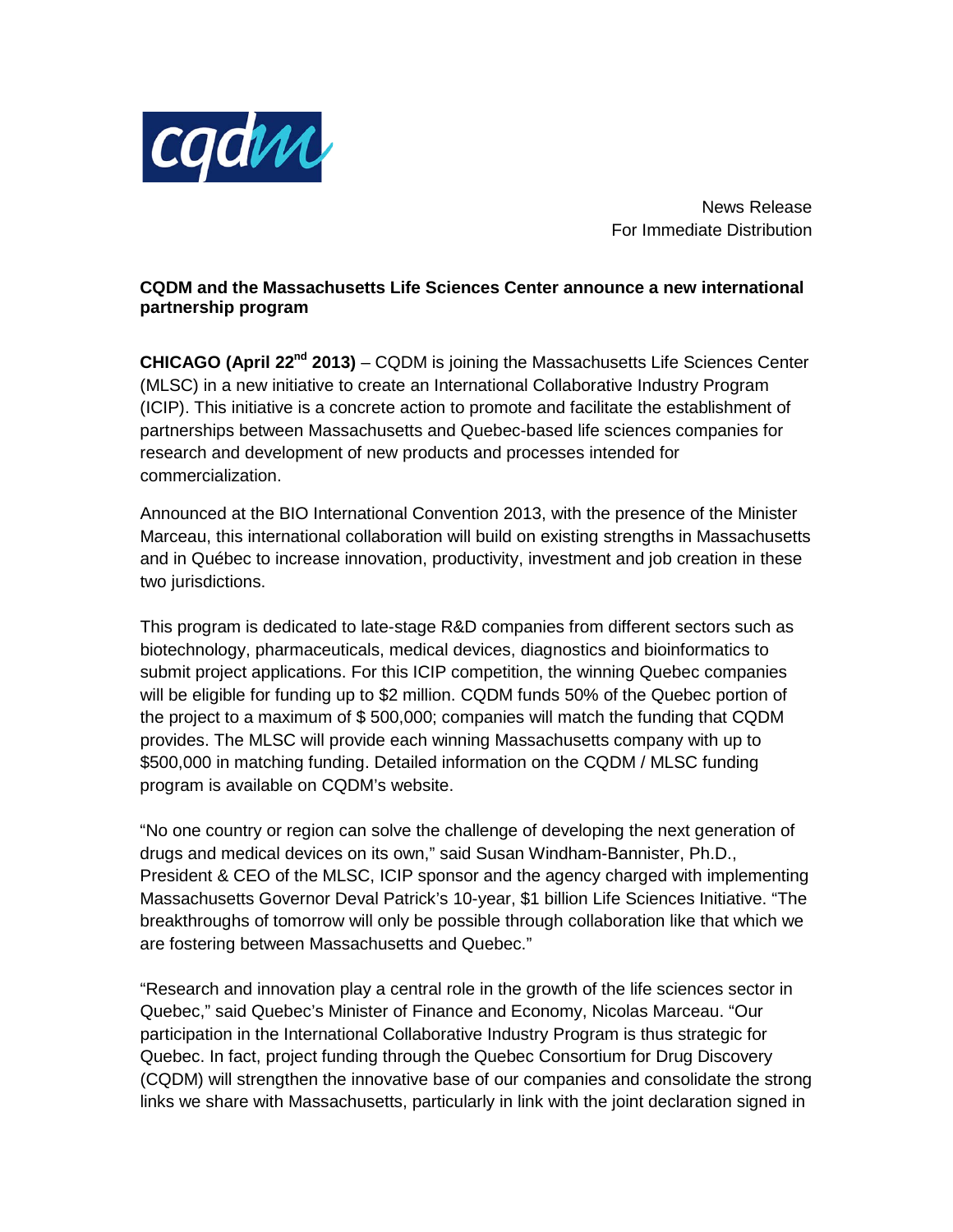2009 with the Massachusetts Office of International Trade and Investment. Quebec's participation in this program is thus in line with the actions that our government is putting in place to adapt to the new business model of the world industry that suppose partnerships and collaborations in the field of research and innovation."

"This unique partnership between Quebec and Massachusetts capitalizes on the synergies between the two regions in Life Sciences and paves the way for new investment opportunities and collaborations," said Diane Gosselin, President Executive Director of CQDM. "This new funding program will enable industry research partnership in Life Sciences, in continuity with CQDM's mission which, through innovative actions, wants to accelerate the process of drug discovery."

### **About CQDM**

CQDM is a meeting ground for all stakeholders in biopharmaceutical research. Its principal mission is to fund research projects carried out in partnership between the academic and private sectors. An innovative Canadian initiative, CQDM has two major goals: to accelerate the drug discovery process and to develop safer and more effective drugs. CQDM is funded through contributions from Pfizer Canada, AstraZeneca, Merck, Boehringer Ingelheim (Canada) Ltd., GlaxoSmithKline Inc., Eli Lilly Canada Inc., Novartis Pharmaceuticals Canada Inc., the Business-Led Networks of Centres of Excellence (BL-NCE) and the Ministère de l'Enseignement supérieur, de la Recherche, de la Science et de la Technologie du Québec. For more information: www.cqdm.org.

#### **About the Massachusetts Life Sciences Center**

The Massachusetts Life Sciences Center (MLSC) is a quasi-public agency of the Commonwealth of Massachusetts tasked with implementing the Massachusetts Life Sciences Act, a 10-year, \$1-billion initiative that was signed into law in June of 2008. The MLSC's mission is to create jobs in the life sciences and support vital scientific research that will improve the human condition. This work includes making financial investments in public and private institutions that are advancing life sciences research, development and commercialization as well as building ties among sectors of the Massachusetts life sciences community. For more information, visit www.masslifesciences.com.

## **About the International Collaborative Industry Program (ICIP)**

The MLSC's International Collaborative Industry Program (ICIP) seeks to promote collaboration and idea exchange between life sciences companies around the world, as well as to stimulate the development of new products or processes intended for commercialization. ICIP accepts project proposals rooted in the life sciences: Biotechnology, pharmaceuticals, medical devices, diagnostics and bioinformatics. Projects sponsored together by a Massachusetts life sciences company and a company from one of the participating international partner regions are eligible to apply for joint funding from the MLSC and the respective international partner agency. For more